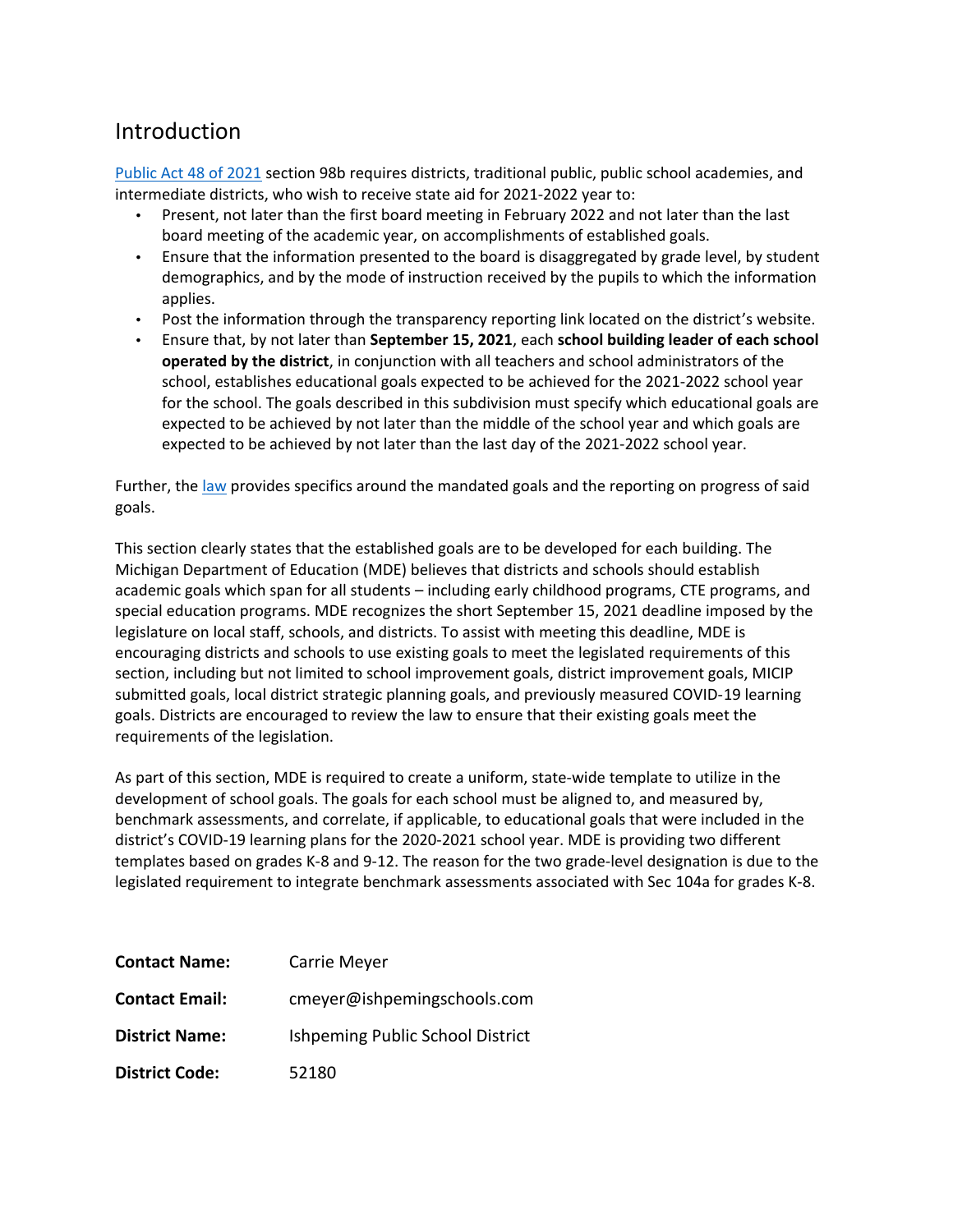# K-8 School/Grade-Level Goal

**District Name:** Ishpeming Public School District **School Name:** Birchview Elementary School and Ishpeming Middle School **Building Leader:** Mathew Byce and Seth Hoopingarner

**Academic goals must be related to, and measured by, benchmark assessments as required by section 104a of Public Act 48 of 2021.**

| <b>Goal Category</b>                                                                                                                                                             | <b>Goal Related to</b><br><b>Student</b><br><b>Achievement or</b><br>Growth on K-8<br><b>Benchmarks</b> | <b>Benchmark</b><br><b>Assessment</b><br>(Name) | <b>Related to either student</b><br>achievement or growth on<br>benchmark assessments<br>(Achievement or Growth) | <b>Aligned to</b><br>COVID-19<br><b>Learning Plan</b><br>from 2020-21<br>(Y/N) |
|----------------------------------------------------------------------------------------------------------------------------------------------------------------------------------|---------------------------------------------------------------------------------------------------------|-------------------------------------------------|------------------------------------------------------------------------------------------------------------------|--------------------------------------------------------------------------------|
| Middle of the Year Reading<br>Goal Middle of the Year<br><b>Reading Goal</b>                                                                                                     | 50% of students will<br>meet grade level<br>RIT/norm in Reading                                         | <b>NWEA</b>                                     | Achievement                                                                                                      | Yes                                                                            |
| Middle of the Year<br>Mathematics Goal Middle of<br>the Year Mathematics Goal                                                                                                    | 50% of students will<br>meet grade level<br>RIT/norm in Math                                            | <b>NWEA</b>                                     | Achievement                                                                                                      | Yes                                                                            |
| End of Year Reading Goal                                                                                                                                                         | 75% of students will<br>meet grade level<br>RIT/norm in Reading                                         | <b>NWFA</b>                                     | Achievement                                                                                                      | Yes                                                                            |
| <b>End of Year Mathematics</b><br>Goal End of Year<br><b>Mathematics Goal</b>                                                                                                    | 75% of students will<br>meet grade level<br>RIT/norm in Math                                            | <b>NWEA</b>                                     | Achievement                                                                                                      | Yes                                                                            |
| Middle of the Year Other-<br>academic or Non-academic<br><b>School Goal (Optional)</b><br>Middle of the Year Other-<br>academic or Non-academic<br><b>School Goal (Optional)</b> |                                                                                                         |                                                 | Select                                                                                                           | Select                                                                         |
| End of the Year Other-<br>academic or Non-academic<br>School Goal (Optional) End<br>of the Year Other-academic<br>or Non-academic School<br>Goal (Optional)                      |                                                                                                         |                                                 | Select                                                                                                           | Select                                                                         |